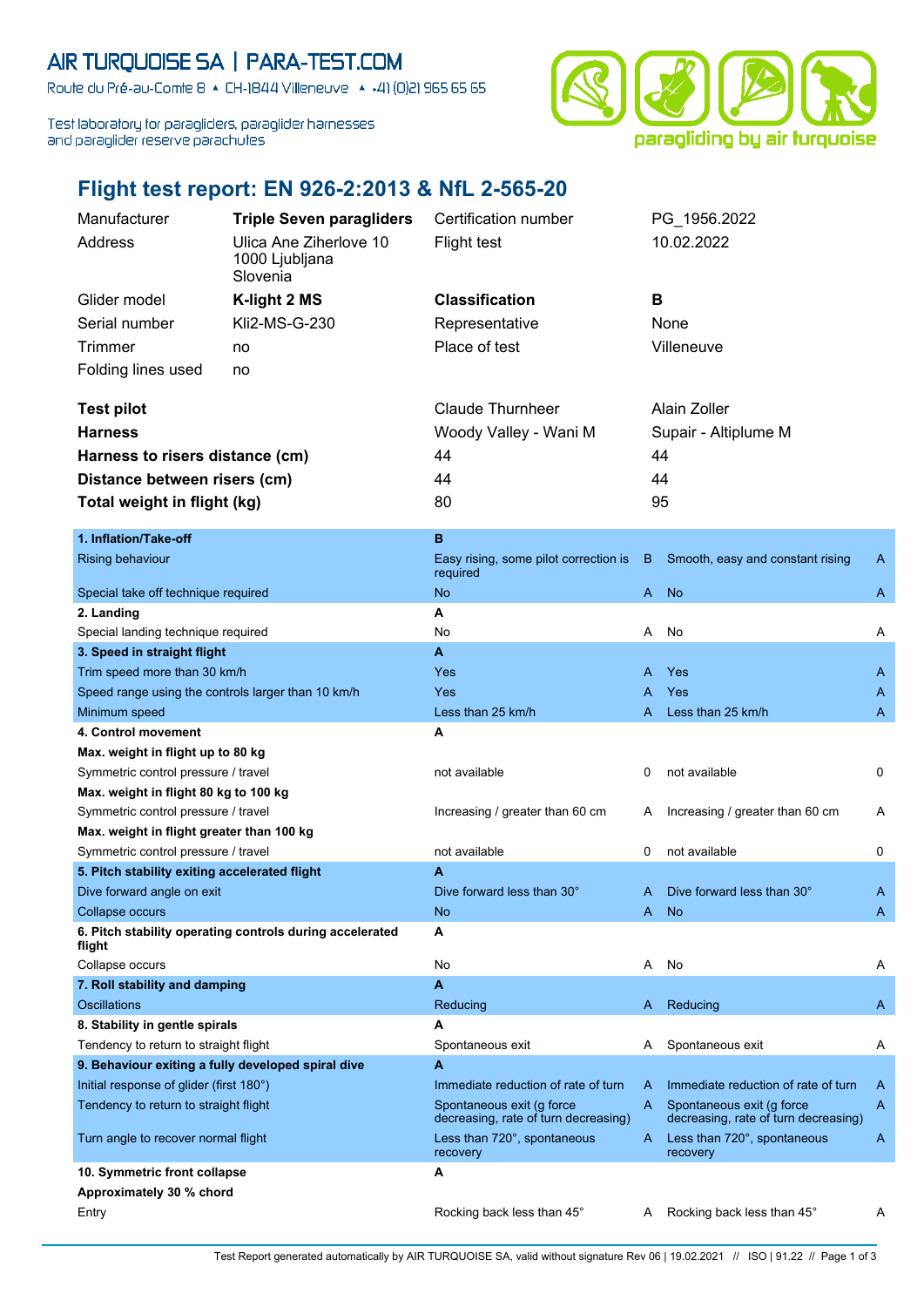| Recovery                                                                    | Spontaneous in less than 3 s                                                        | Α | Spontaneous in less than 3 s                                                        | Α |
|-----------------------------------------------------------------------------|-------------------------------------------------------------------------------------|---|-------------------------------------------------------------------------------------|---|
| Dive forward angle on exit Change of course                                 | Dive forward 0° to 30° Keeping<br>course                                            | A | Dive forward 0° to 30° Keeping<br>course                                            | Α |
| Cascade occurs                                                              | No                                                                                  | Α | No                                                                                  | Α |
| Folding lines used                                                          | No                                                                                  | Α | No                                                                                  | Α |
| At least 50% chord                                                          |                                                                                     |   |                                                                                     |   |
| Entry                                                                       | Rocking back less than 45°                                                          | A | Rocking back less than 45°                                                          | Α |
| Recovery                                                                    | Spontaneous in less than 3 s                                                        | Α | Spontaneous in less than 3 s                                                        | Α |
| Dive forward angle on exit / Change of course                               | Dive forward 0° to 30° / Keeping<br>course                                          | A | Dive forward 0° to 30° / Keeping<br>course                                          | Α |
| Cascade occurs                                                              | No                                                                                  | Α | No                                                                                  | A |
| Folding lines used                                                          | No                                                                                  | Α | No                                                                                  | Α |
| <b>With accelerator</b>                                                     |                                                                                     |   |                                                                                     |   |
| Entry                                                                       | Rocking back less than 45°                                                          | A | Rocking back less than 45°                                                          | Α |
| Recovery                                                                    | Spontaneous in less than 3 s                                                        | Α | Spontaneous in less than 3 s                                                        | Α |
| Dive forward angle on exit / Change of course                               | Dive forward 0° to 30° / Keeping<br>course                                          | A | Dive forward 0° to 30° / Keeping<br>course                                          | Α |
| Cascade occurs                                                              | No                                                                                  | Α | No                                                                                  | Α |
| Folding lines used                                                          | No                                                                                  | Α | No                                                                                  | Α |
| 11. Exiting deep stall (parachutal stall)                                   | A                                                                                   |   |                                                                                     |   |
|                                                                             |                                                                                     |   |                                                                                     |   |
| Deep stall achieved                                                         | Yes                                                                                 | A | Yes                                                                                 | A |
| Recovery                                                                    | Spontaneous in less than 3 s                                                        | A | Spontaneous in less than 3 s                                                        | A |
| Dive forward angle on exit                                                  | Dive forward 0° to 30°                                                              | A | Dive forward 0° to 30°                                                              | A |
| Change of course                                                            | Changing course less than 45°                                                       | A | Changing course less than 45°                                                       | A |
| Cascade occurs                                                              | <b>No</b>                                                                           | Α | <b>No</b>                                                                           | A |
| 12. High angle of attack recovery                                           | A                                                                                   |   |                                                                                     |   |
| Recovery                                                                    | Spontaneous in less than 3 s                                                        | Α | Spontaneous in less than 3 s                                                        | Α |
| Cascade occurs                                                              | No                                                                                  | Α | No                                                                                  | Α |
| 13. Recovery from a developed full stall                                    | A                                                                                   |   |                                                                                     |   |
| Dive forward angle on exit                                                  | Dive forward 0° to 30°                                                              | A | Dive forward 0° to 30°                                                              | A |
| Collapse                                                                    | No collapse                                                                         | A | No collapse                                                                         | A |
| Cascade occurs (other than collapses)                                       | <b>No</b>                                                                           | A | <b>No</b>                                                                           | A |
| Rocking back                                                                | Less than 45°                                                                       | A | Less than 45°                                                                       | A |
| Line tension                                                                | Most lines tight                                                                    | A | Most lines tight                                                                    | Α |
| 14. Asymmetric collapse                                                     | в                                                                                   |   |                                                                                     |   |
| Small asymmetric collapse                                                   |                                                                                     |   |                                                                                     |   |
| Change of course until re-inflation / Maximum dive forward or<br>roll angle | Less than 90° / Dive or roll angle<br>$0^\circ$ to 15 $^\circ$                      | A | Less than 90° / Dive or roll angle<br>$0^\circ$ to 15 $^\circ$                      | Α |
| Re-inflation behaviour                                                      | Spontaneous re-inflation                                                            | A | Spontaneous re-inflation                                                            | Α |
| Total change of course                                                      | Less than $360^\circ$                                                               | Α | Less than 360°                                                                      | Α |
| Collapse on the opposite side occurs                                        | No (or only a small number of<br>collapsed cells with a spontaneous<br>reinflation) | A | No (or only a small number of<br>collapsed cells with a spontaneous<br>reinflation) | Α |
| Twist occurs                                                                | No                                                                                  | Α | No                                                                                  | A |
| Cascade occurs                                                              | No                                                                                  | Α | No                                                                                  | A |
| Folding lines used                                                          | No                                                                                  | Α | No                                                                                  | Α |
| Large asymmetric collapse                                                   |                                                                                     |   |                                                                                     |   |
| Change of course until re-inflation / Maximum dive forward or<br>roll angle | 90° to 180° / Dive or roll angle<br>15° to 45°                                      | B | 90° to 180° / Dive or roll angle<br>15° to 45°                                      | В |
| Re-inflation behaviour                                                      | Spontaneous re-inflation                                                            | A | Spontaneous re-inflation                                                            | A |
| Total change of course                                                      | Less than 360°                                                                      | Α | Less than 360°                                                                      | Α |
| Collapse on the opposite side occurs                                        | No (or only a small number of                                                       | A | No (or only a small number of                                                       | Α |
|                                                                             | collapsed cells with a spontaneous<br>reinflation)                                  |   | collapsed cells with a spontaneous<br>reinflation)                                  |   |
| Twist occurs                                                                | No                                                                                  | Α | No                                                                                  | A |
| Cascade occurs                                                              | No                                                                                  | Α | No                                                                                  | A |
| Folding lines used                                                          | No                                                                                  | Α | No                                                                                  | Α |
| Small asymmetric collapse with fully activated accelerator                  |                                                                                     |   |                                                                                     |   |
| Change of course until re-inflation / Maximum dive forward or<br>roll angle | Less than 90° / Dive or roll angle<br>$0^\circ$ to 15 $^\circ$                      | A | Less than 90° / Dive or roll angle<br>15 $\degree$ to 45 $\degree$                  | Α |
| Re-inflation behaviour                                                      | Spontaneous re-inflation                                                            | A | Spontaneous re-inflation                                                            | A |